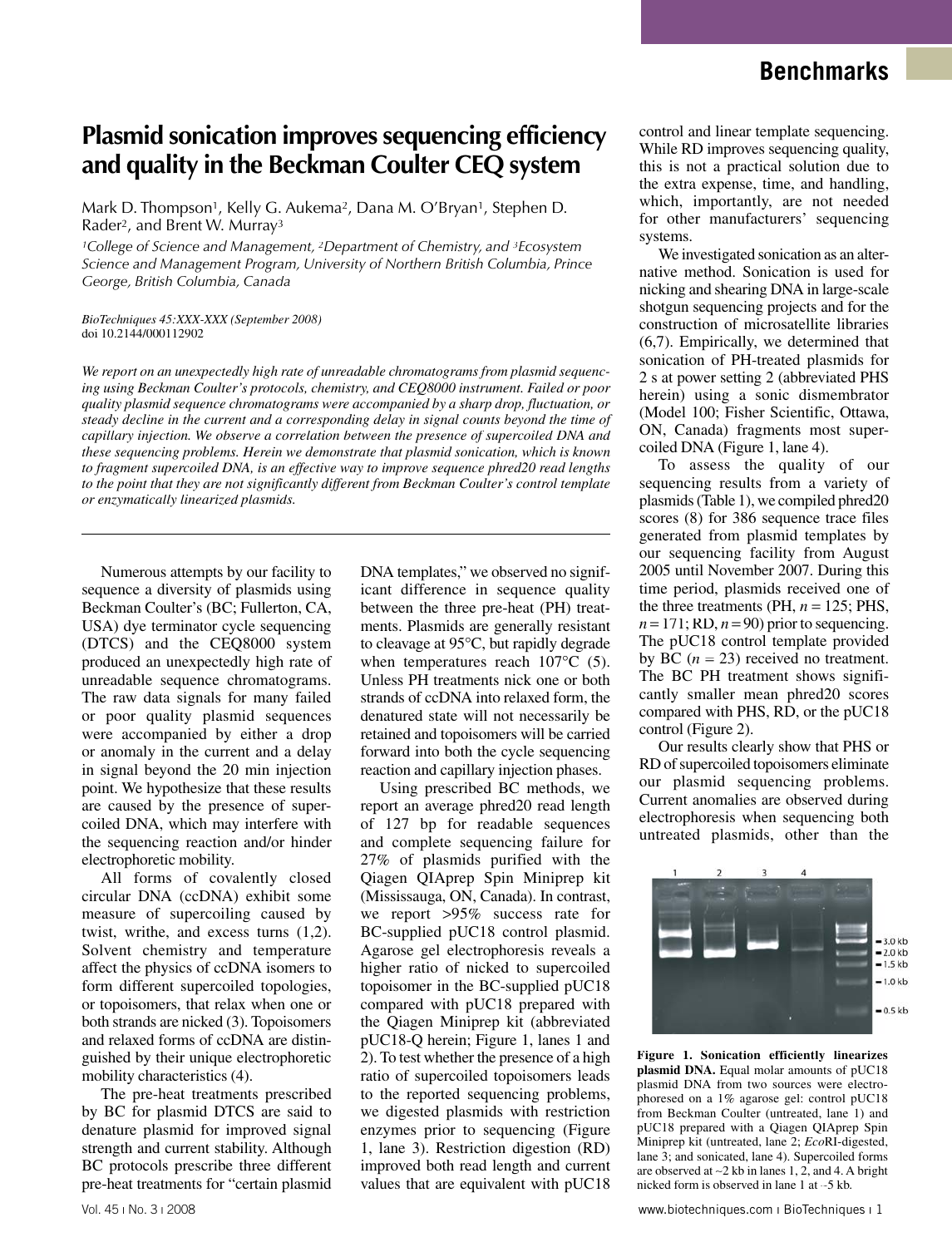# **Benchmarks**

pUC18 control, and PCR templates contaminated with plasmids through colony PCR (9); anomalies are more pronounced (e.g., Figure 2, lower panel [PH]) for larger plasmids. Coupled with a delay in fluorescent signal counts, these anomalies support the hypothesis that supercoiled topoisomers inhibit electrophoretic mobility through the capillary. We tested this hypothesis further by adding supercoiled plasmid to BC pUC18 control reactions. Completed cycle sequencing reactions  $(n = 8)$ were each divided into three; one control and two treatments, to which were added 50 fmol of pUC18-Q (3 kb) or pCR-TOPO (5 kb) plasmid. Paired *t*-tests showed that only the addition of the larger pCR-TOPO plasmid caused a significant reduction in phred20 scores (Mean difference  $= 50.2, P = 0.002$ . Although current fluctuations were not observed in this experiment, similar tests with the pCR-TOPO and similar-sized vectors showed current abnormalities in 43% of plasmid additions  $(n = 13)$ .

Template accessibility during the sequencing reaction may also be improved by relieving supercoiling. As noted, the addition of pUC18-Q plasmids to sequenced

BC pUC18 controls does not significantly affect read length. Sequencing the pUC18-Q plasmid with only a PH treatment (i.e., not PHS or RD), however, leads to significantly lower phred20 scores (Mean  $= 209$ ,  $P = 0.001$ ) coupled with peak resolution problems (irregular spacing and peak shape, and a high background), which are also observed when sequencing other PH-treated



**Figure 2. Template sonication results in significantly longer sequence read lengths.** Two representative sequence runs showing raw fluorescent signal and current levels for plasmid receiving the pre-heat plus sonication (PHS) treatment (PHS, upper panel) and the pre-heat (PH) treatment (lower panel). A time delay in raw data signal to 33 min corresponds with a marked drop in current levels. The inset shows a histogram with standard error bars and a significant increase (GT2 test (10),  $P \triangleleft 0.01^{**}$ ) in mean phred20 read length (failed sequences were not included in these calculations) in all methods compared with the PH treatment; control refers to the Beckman Coulter (BC) pUC18 control sequence.

plasmids. In contrast, the addition of larger plasmids is associated with reduced read lengths and current anomalies, however, it does not affect peak shapes, spacing, or levels of background. We speculate that a high ratio of supercoiled plasmid also interferes with DTCS efficiency, causing peak resolution problems.

The improvements to sequencing plasmids that we report herein will have immediate benefits for researchers using CEQ instruments. Although extreme care is required to obtain high ratios of supercoiled DNA using the traditional plasmid mini-prep technique (6), plasmid DNA obtained from the Qiagen Miniprep kit consistently yields the vast majority of the plasmid in the undamaged supercoiled form (Figure